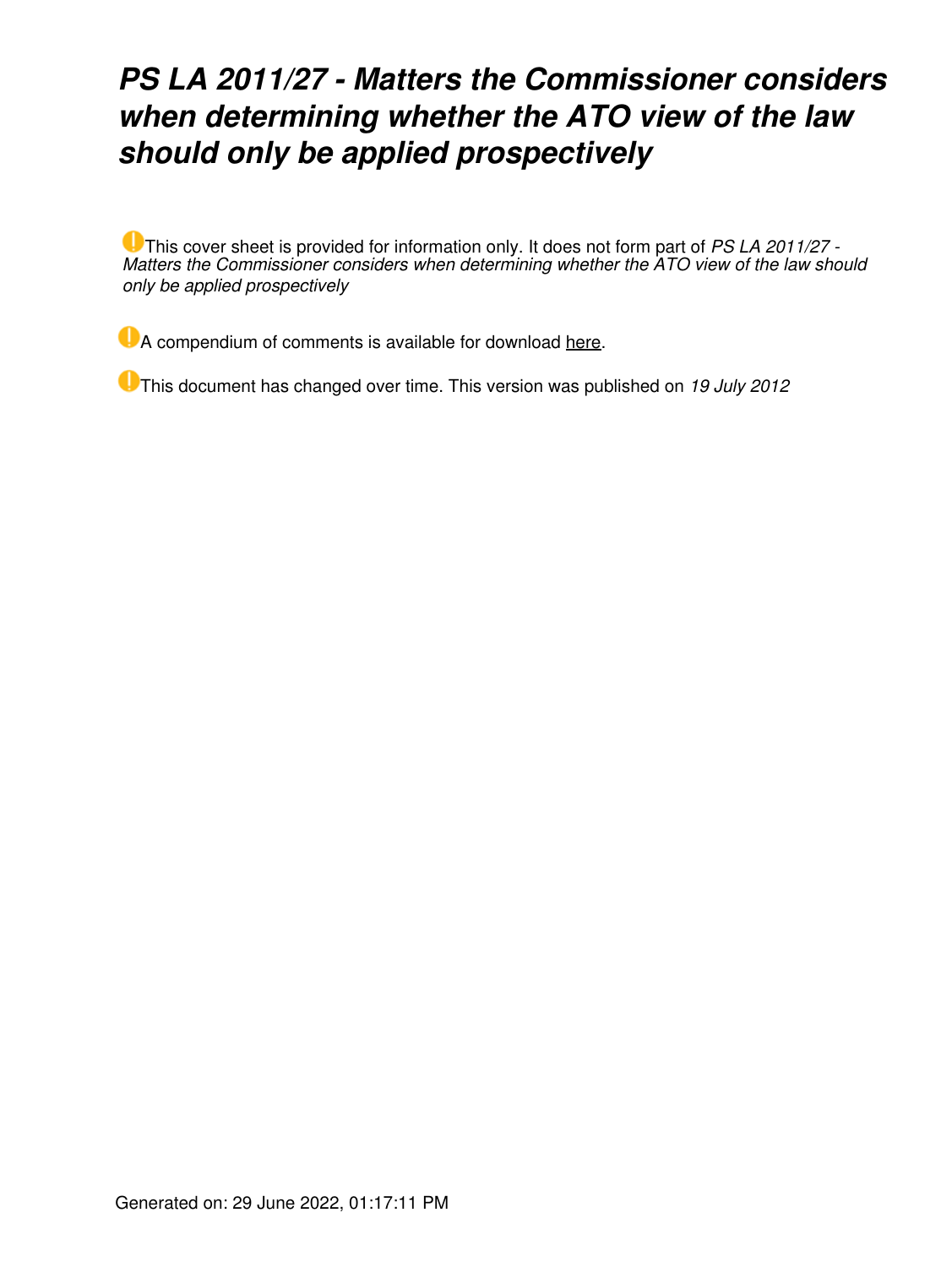

# **Practice Statement Law Administration**

**PS LA 2011/27**

*This law administration practice statement is issued under the authority of the Commissioner and must be read in conjunction with Law Administration Practice Statement [PS LA 1998/1.](http://law.ato.gov.au/view.htm?DocID=PSR/PS19981/NAT/ATO/00001) ATO personnel, including non ongoing staff and relevant contractors, must comply with this law administration practice statement, unless doing so creates unintended consequences or is considered incorrect. Where this occurs, ATO personnel must follow their business line's escalation process.*

# **SUBJECT: Matters the Commissioner considers when determining whether the ATO view of the law should only be applied prospectively PURPOSE: To explain the procedures for ATO personnel to follow and the matters to take into account in determining whether the ATO should not take action to apply its view of the law in past years or periods**

| <b>TABLE OF CONTENTS</b>                                                                                                      | Paragraph    |
|-------------------------------------------------------------------------------------------------------------------------------|--------------|
| <b>SCOPE</b>                                                                                                                  | 1            |
| <b>BACKGROUND</b>                                                                                                             | $\mathbf{2}$ |
| Legal framework                                                                                                               | 3            |
| <b>Rulings regimes</b>                                                                                                        | 7            |
| Administratively binding advice                                                                                               | 12           |
| Other circumstances                                                                                                           | 13           |
| Matters under the Superannuation Guarantee (Administration) Act 1992                                                          | 15           |
| Matters under the Superannuation Industry (Supervision) Act 1993                                                              | 17           |
| Powers of general administration                                                                                              | 20           |
| <b>STATEMENT</b>                                                                                                              | 24           |
| <b>EXPLANATION</b>                                                                                                            | 31           |
| Consider previous ATO publications and conduct                                                                                | 31           |
| <b>Relevant factors</b>                                                                                                       | 36           |
| (a) Taxpayers' views and industry practices                                                                                   | 38           |
| When is the ATO considered not to have challenged taxpayers'<br>positions or industry practice within a reasonable timeframe? | 46           |
| (b) and (c) Evidence of fraud, evasion or tax avoidance                                                                       | 48           |
| Approval process for deciding not to apply the ATO view of the law in<br>past years or periods                                | 51           |
| <b>EXAMPLES</b>                                                                                                               | 53           |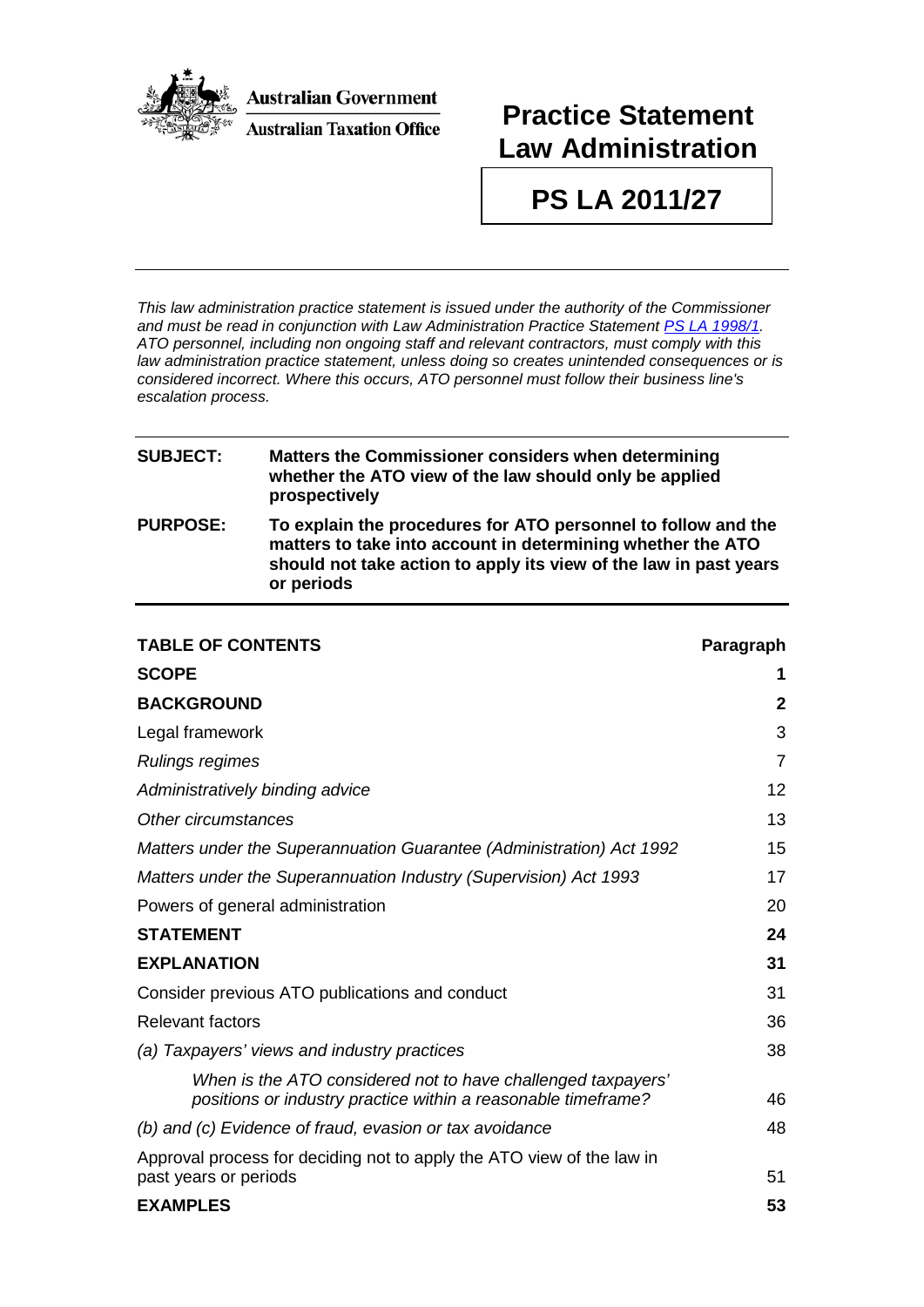| <b>Appendix A</b>                                                                                                                                                     | Page 16 |
|-----------------------------------------------------------------------------------------------------------------------------------------------------------------------|---------|
| Example 9 – No ATO view, taxpayer attempting to establish<br><i>industry practice</i>                                                                                 | 79      |
| Example $8 - ATO$ view of an arrangement sought to be applied to<br>different set of facts                                                                            | 76      |
| Example 7 – Clarification of ATO view                                                                                                                                 | 74      |
| Example $6$ – Audit issue, no existing practice                                                                                                                       | 71      |
| Example 5 – Law unclear, no ATO view                                                                                                                                  | 68      |
| Examples of cases where it would be appropriate to take action<br>to apply the ATO view of the law in past years or periods                                           | 68      |
| Example 4 – Existing industry practice not challenged within a<br>reasonable timeframe                                                                                | 66      |
| Example 3 – Prior ATO view, tax implications of the arrangement<br>entered into by the taxpayer will not take effect for several years<br>after the view is published | 62      |
| Example 2 - General industry practice established                                                                                                                     | 59      |
| Example $1 - ATO$ aware of existing practice through compliance activity                                                                                              | 56      |
| Examples of cases where it may be appropriate to take action to<br>apply the ATO's view of the law only on a prospective basis                                        | 56      |

# **SCOPE**

- 1. This practice statement:
	- outlines procedures to be followed and the factors to be considered by ATO personnel in relation to any circumstance in which the ATO is considering applying its view of the law
	- must be followed in any circumstance where ATO personnel apply the ATO view of the law.

In this context, applying the ATO view of the law includes undertaking compliance activities, providing interpretative advice or guidance or deciding the date of effect of a precedential ATO view document, such as a public ruling or ATO interpretative decision (ATO ID).

# **BACKGROUND**

2. This practice statement has been developed in response to the recommendations of the Inspector-General of Taxation (IGT) in the report *Review into delayed or changed Australian Taxation Office views on*  significant issues released in March 20[1](#page-2-0)0.<sup>1</sup>

<span id="page-2-0"></span> $1$  In particular see Recommendations 2 and 4.  $\overline{\phantom{a}}$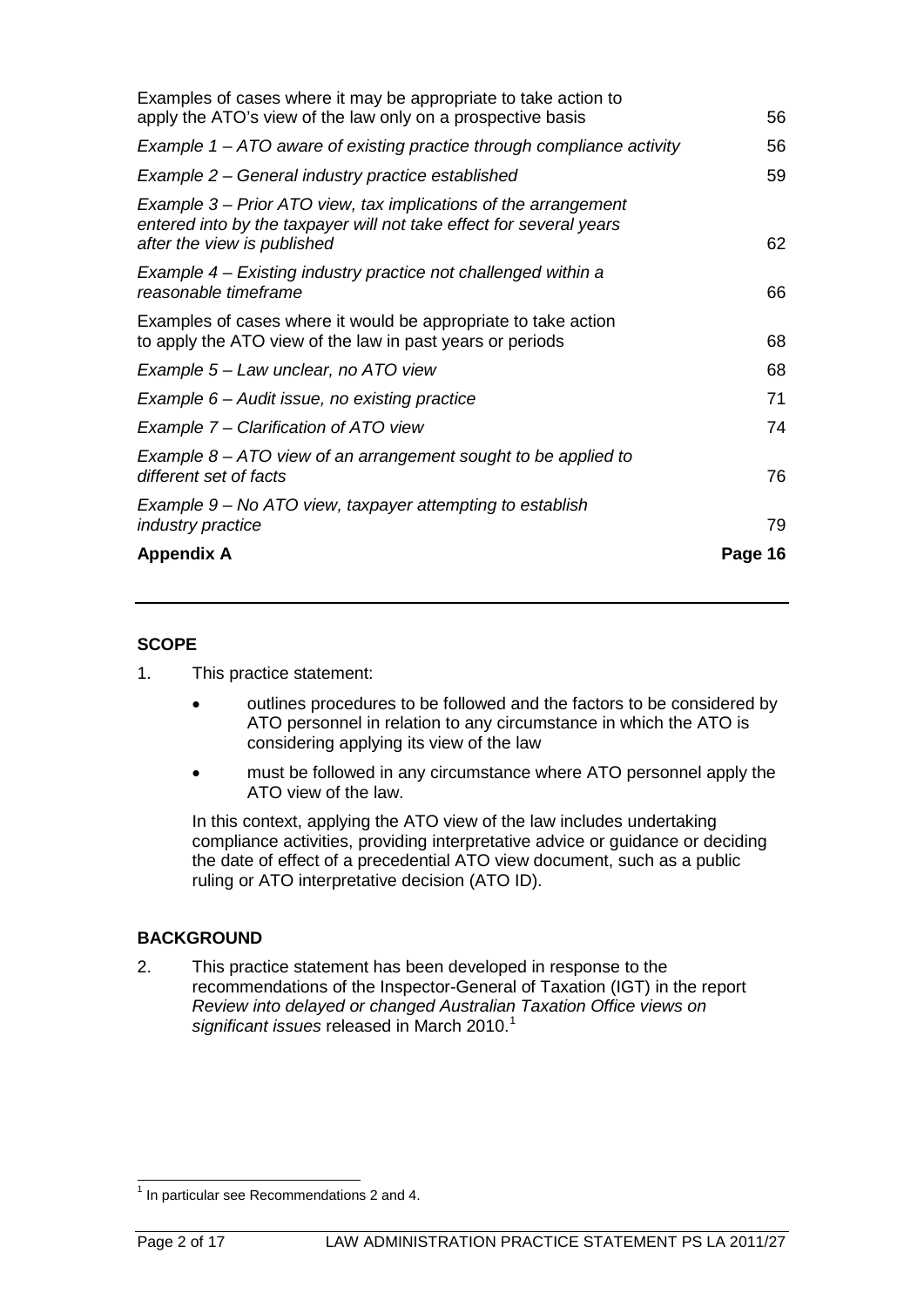#### **Legal framework**

- 3. In considering the circumstances when the ATO will not take action to apply its view of the law in past years or periods, it is important to have regard to the legal framework under which the ATO administers the taxation and superannuation laws.
- 4. As a starting point, the law operates from the date of effect of the relevant legislative provision and, accordingly, the ATO would usually apply its view of the law from this date, with effect both before and after the view is formed. The legal framework does provide exceptions to this general rule and this is explained below.
- 5. Under the current self-assessment regime  $<sup>2</sup>$  $<sup>2</sup>$  $<sup>2</sup>$  taxpayers' returns (including activity</sup> statements) are generally accepted at face value, subject to post-assessment audit or other verification by the ATO. Under this system, a taxpayer's statement in their return is taken to represent their view of how the law applies to their circumstances.[3](#page-3-1)
- 6. Time limits apply to both taxpayers and the ATO which restrict the ability to amend assessments beyond set timeframes. These time limits provide taxpayers with finality and certainty in relation to past years or periods.

# *Rulings regimes*

- 7. In order to reduce the risks of uncertainty for taxpayers the current legislative framework protects taxpayers through the public, private and oral rulings regimes. For example, the private rulings regime offers a taxpayer the opportunity to obtain certainty about the application of the tax laws in relation to their specific tax affairs.
- 8. A taxpayer who follows a public, private or oral ruling that applies to them can be assured that the Commissioner is bound to assess them as set out in the ruling in relation to a particular matter. $4$  When the Commissioner is bound by the ruling and the correct application of the law is less favourable to a taxpayer than the ruling provides, the ruling protects the taxpayer against the law being applied by the Commissioner in that less favourable way.
- 9. A public ruling usually applies to both past and future years and protects a taxpayer from the date of its application which in the usual case would be from the date of effect of the relevant legislative provision. In addition, a public ruling that is withdrawn continues to apply to schemes that had begun to be carried out before the withdrawal.<sup>[5](#page-3-3)</sup> However, this rule does not apply to an indirect tax public ruling or an excise public ruling.
- 10. Even if a taxpayer does follow a ruling, the Commissioner may apply a relevant provision of the law in a way that is more favourable for the taxpayer where it is a correct application of the law. This may happen where the Commissioner subsequently comes to the view that the ruling is incorrect and disadvantages the taxpayer (provided the Commissioner is not prevented from doing so by a time limit imposed by the law). $6$

<span id="page-3-0"></span> $^{2}$  The GST, luxury car tax, wine equalisation tax and fuel tax credits systems operated on a self-actuating basis until 30 June 2012. Under this system, a taxpayer is automatically liable for tax or entitled to a refund based on the liabilities and entitlements attributable to a tax period.  $\overline{\phantom{a}}$ 

<span id="page-3-1"></span>refund based on the liabilities and entitlements attributable to a tax period. <sup>3</sup> Explanatory Memorandum to the Tax Laws Amendment (Improvements to Self Assessment) Bill (No.2) 2005. See also paragraph 37 of Taxation Ruling TR 2006/10.<br>
<sup>4</sup> See section 357-60 of Schedule 1 to the *Taxation Administration Act 1953* (TAA).<br>
<sup>5</sup> See subsection 358-20(3) of Schedule 1 to the TAA.<br>
<sup>6</sup> See section 357

<span id="page-3-2"></span>

<span id="page-3-3"></span>

<span id="page-3-4"></span>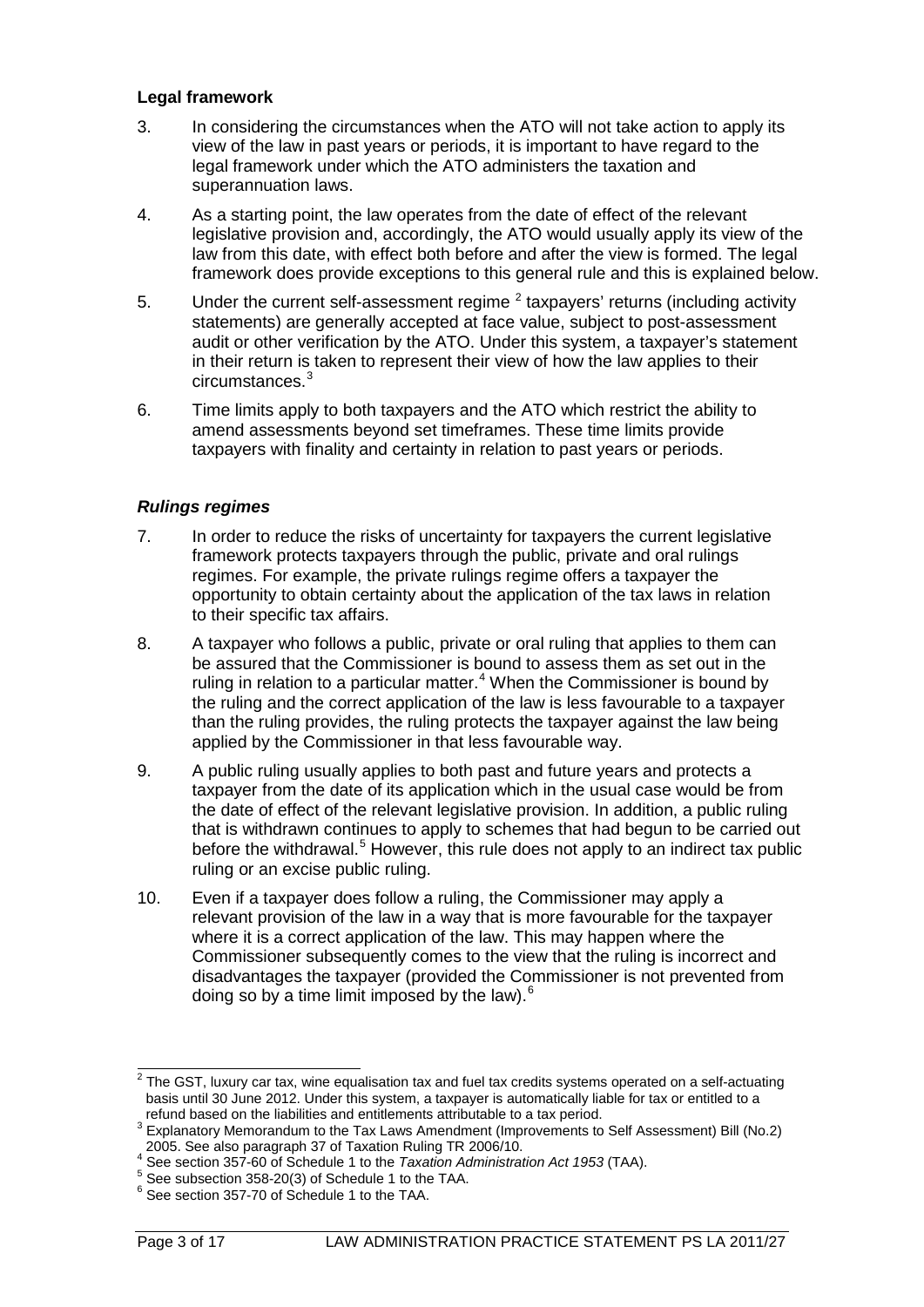11. The ATO's approach for determining the date of effect of public rulings is set out in Taxation Ruling TR 2006/10.<sup> $\bar{\tau}$ </sup> The procedures outlined in this practice statement are consistent with this approach.

# *Administratively binding advice*

12. Law Administration Practice Statement PS LA 2008/3 provides that, in the interests of sound administration, the ATO's practice has been to provide administratively binding advice in a limited range of circumstances.<sup>[8](#page-4-1)</sup> These circumstances and the protection level provided by administratively binding advice are considered in detail in PS LA 2008/3. **[9](#page-4-2)**

# *Other circumstances*

- 13. In other circumstances the law will apply to both past and future transactions. The existence of uncertainty in the interpretation or application of the taxation laws is a matter that may affect the amount of penalty imposed or remitted.
- 14. The law also provides protection for taxpayers from penalties and interest charges where a taxpayer self assesses in accordance with ATO guidance or a general administrative practice.<sup>[10](#page-4-3)</sup>

# *Matters under the Superannuation Guarantee (Administration) Act 1992*

- 15. There is no legislative framework for the provision of public, private or oral advice on matters under the *Superannuation Guarantee (Administration) Act 1992* (SGAA). The ATO provides administratively binding advice in relation to this law.
- 16. For matters involving the ATO's role in administering the SGAA provisions, the principles discussed in this practice statement are also relevant to deciding what action should be taken where an employer has failed to meet the requirements of the SGAA. In making a decision whether to apply a view of the law only on a prospective basis, the Commissioner also needs to take into account the interests of affected employees.

# *Matters under the Superannuation Industry (Supervision) Act 1993*

17. The *Superannuation Industry (Supervision) Act 1993* (SISA) provides for sanctions that may be applied to trustees of self managed superannuation funds (SMSFs) for contraventions of the SISA.

See paragraphs 59 to 77 of TR 2006/10. A similar approach was also adopted by the ATO prior to the  $\overline{a}$ 

<span id="page-4-1"></span><span id="page-4-0"></span>publication of this ruling – see withdrawn Taxation Ruling TR 92/20.<br><sup>8</sup> Attachment B to PS LA 2008/3 contains an exhaustive list of those circumstances in which the ATO can<br>provide administratively binding advice to a tax

<span id="page-4-3"></span><span id="page-4-2"></span><sup>&</sup>lt;sup>9</sup> The material in PS LA 2008/3 about administratively binding advice is currently being reviewed.<br><sup>10</sup> See sections 284-215, 298-20, 361-5 of Schedule 1 to the TAA and section 8AAG of the TAA. For statements made on or after 4 June 2010 see also subsection 284-75(5) and section 284-224 of Schedule 1 to the TAA.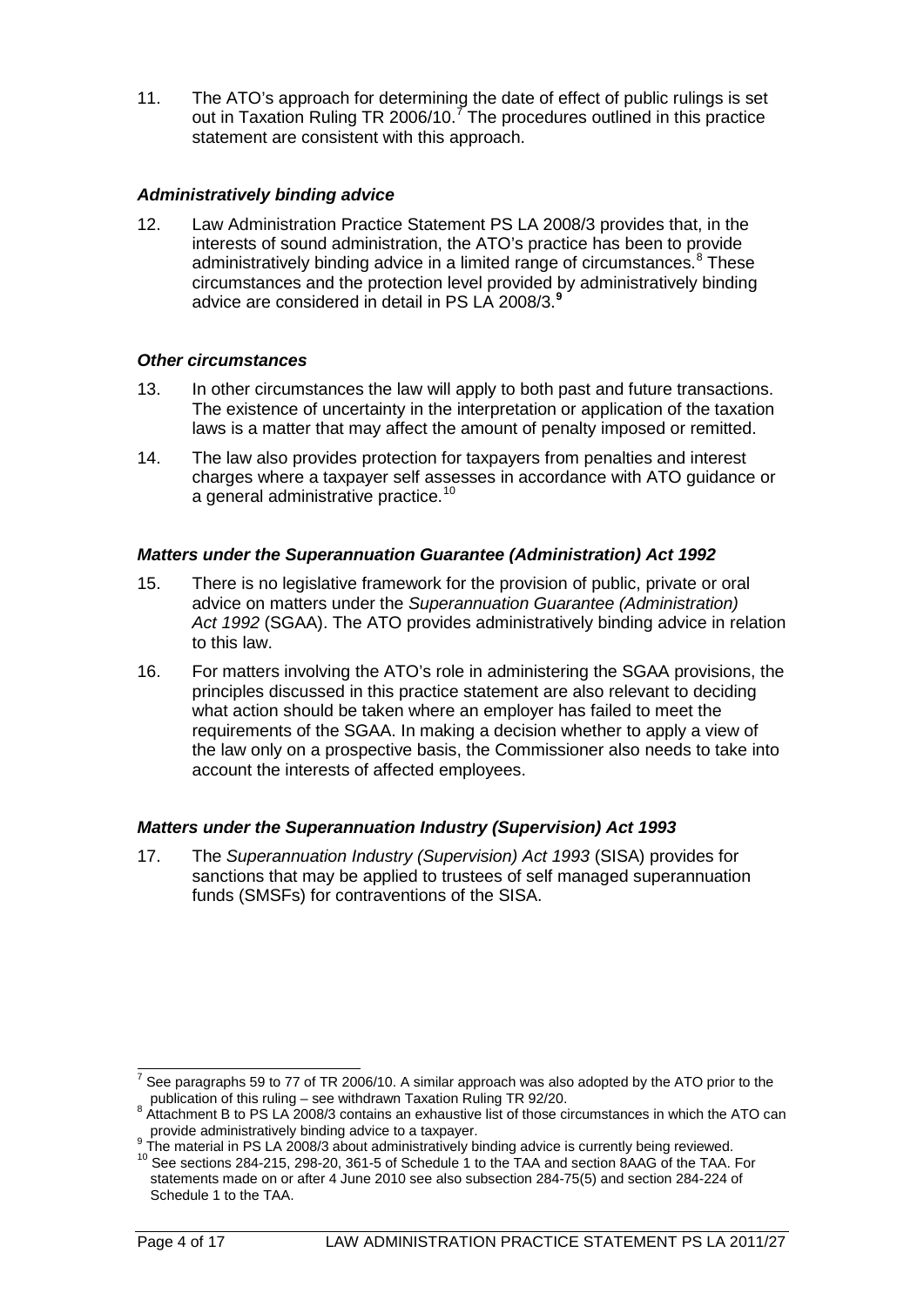- 18. Under paragraph 42A(5)(b) of the SISA, the Commissioner has a discretion to treat a superannuation fund as complying even if a trustee contravened one or more of the regulatory provisions in the SISA. To the extent that the ATO has facilitated or contributed to taxpayers adopting a course of action that led to a contravention, the principles discussed in this practice statement are relevant to the exercise of that discretion.<sup>[11](#page-5-0)</sup>
- 19. Law Administration Practice Statement PS LA 2006/19 *Self managed superannuation funds – notice of non-compliance* provides further guidance about the exercise of the discretion under paragraph 42A(5)(b) of the SISA.

# **Powers of general administration**

- 20. The Commissioner has powers of general administration which can be exercised in relation to management and administrative decisions.<sup>[12](#page-5-1)</sup> Section 44 of the *Financial Management and Accountability Act 1997* (FMAA) also imposes a general obligation on the Commissioner to manage the affairs of the ATO in a way that promotes proper use of the Commonwealth resources for which the Commissioner is responsible. In this context, 'proper use' means that the Commissioner needs to make decisions about the allocation of ATO resources to compliance and other activities which promote the efficient, effective and ethical use of those resources. However, in doing so the Commissioner must still comply with the law. $13$
- 21. The Commissioner cannot use the powers of general administration to accept non-compliance with the law.[14](#page-5-3) However, as part of the duty of good management, the Commissioner can decide not to undertake compliance action on a particular issue for prior years or periods. Law Administration Practice Statement PS LA 2009/4 discusses the exercise of the Commissioner's powers of general administration. It includes a range of factors<sup>[15](#page-5-4)</sup> the Commissioner will take into account in deciding whether to undertake compliance action in relation to prior years or periods.
- 22. This practice statement does not replace or modify PS LA 2009/4. One of the factors mentioned at paragraph 23 of Appendix B of PS LA 2009/4 is whether the ATO has contributed to non-compliance. This practice statement amplifies and clarifies this specific factor and explains the practices and procedures to be followed.
- 23. The ATO will not take action to apply its view of the law in past years or periods where it is considered appropriate not to do so after having regard to the approach and factors outlined in this practice statement. This is so regardless of the other factors listed in PS LA 2009/4.

<span id="page-5-0"></span><sup>&</sup>lt;sup>11</sup> Law Administration Practice Statement PS LA 2009/5 *Provision of advice and guidance by the ATO in relation to the application of the Superannuation Industry (Supervision) Act 1993 and the Superannuation Industry (Supervision) Regulations 1994 to Self Managed Superannuation Funds* explains the weight to be given to self managed superannuation fund advice and guidance provided by the ATO and the appropriate compliance action to be taken if a taxpayer has relied on this advice or  $\overline{\phantom{a}}$ 

<span id="page-5-1"></span>guidance.<br><sup>12</sup> For example, section 8 of the *Income Tax Assessment Act 1936* for income tax laws and section 43 of<br>the *Superannuation Guarantee (Administration) Act 1992* for the superannuation guarantee law.

<span id="page-5-2"></span><sup>&</sup>lt;sup>13</sup> See subsection 44(2) of the FMAA. For more information on the scope of the Commissioner's powers of general administration see Law Administration Practice Statement PS LA 2009/4. <sup>14</sup> The courts have held that although the powers of general administration conferred on the

<span id="page-5-3"></span>Commissioner are very broad, they cannot be used to extend, confine or undermine Parliament's

<span id="page-5-4"></span><sup>&</sup>lt;sup>15</sup> See paragraphs 21 and 23 of Appendix B of PS LA 2009/4.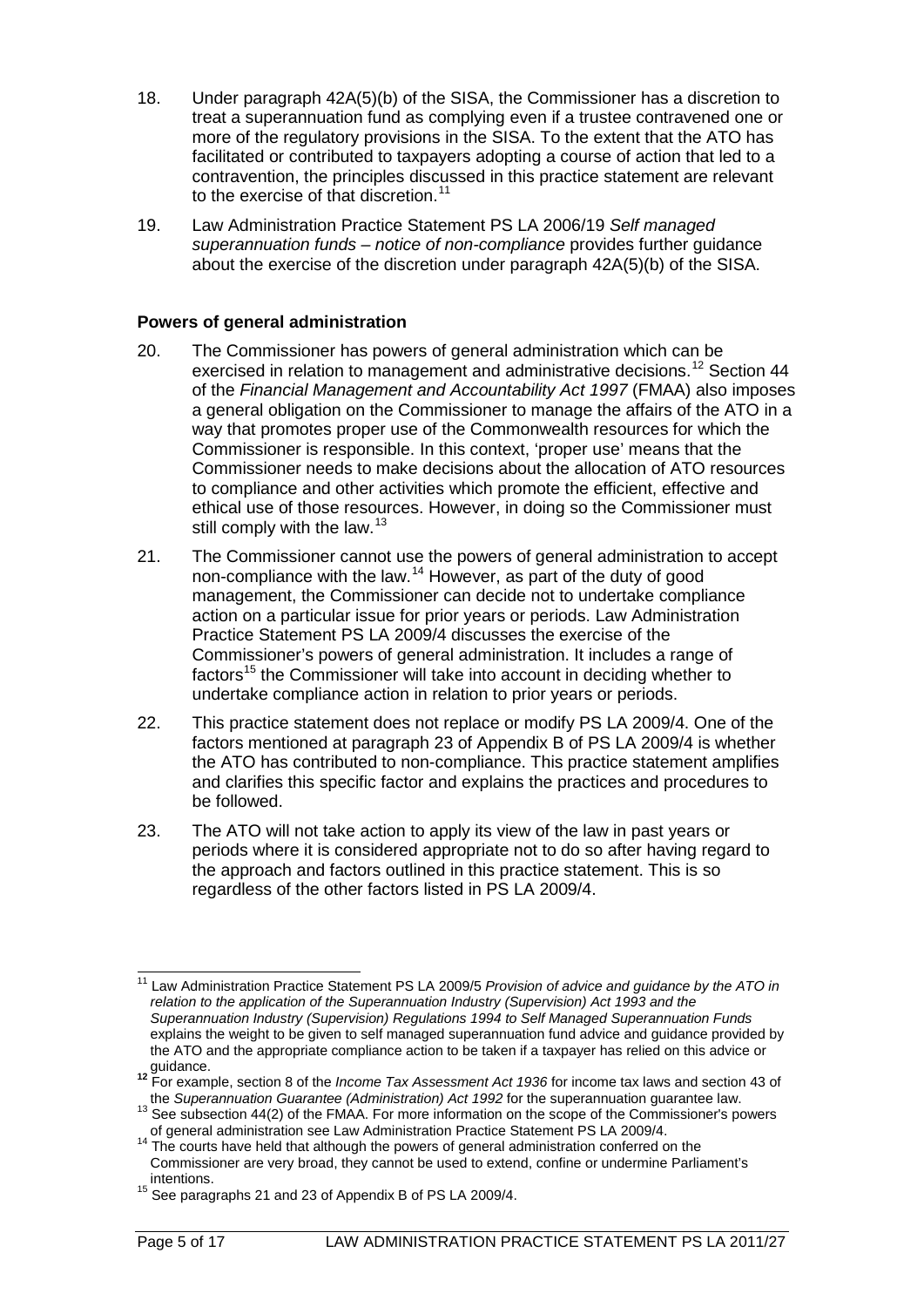# **STATEMENT**

- 24. Before applying any product, position, opinion or view of the law, ATO personnel are required to determine whether there are circumstances which would make it appropriate to take action to apply the ATO view of the law only on a prospective basis.
- 25. To do this ATO personnel must:
	- (a) undertake research to form an opinion whether any ATO publication, product or evidence of ATO conduct could have reasonably conveyed a different view of the law on a particular issue, to taxpayers generally, or to a particular class or industry group and
	- (b) consider the factors outlined at paragraph 36 of this practice statement.<sup>[16](#page-6-0)</sup>

Appendix A illustrates this process diagrammatically.

- 26. The factors outlined at paragraph 36 of this practice statement are not exhaustive and are not intended to limit the Commissioner's powers. No one factor by itself is conclusive. ATO personnel should consider all the factors and any other relevant circumstances relating to their particular case and weigh these up in reaching an overall conclusion. The weight to be given to individual factors will differ depending on the facts and circumstances of the particular case.
- 27. These factors apply to views adopted by taxpayers generally, a class of taxpayers or an industry wide practice. They **do not** apply to views adopted by a single taxpayer. A decision in relation to a single private ruling or audit would not be sufficient of itself to demonstrate that the ATO has facilitated or contributed to the development of particular views by taxpayers generally or an industry practice.
- 28. If the ATO view is to apply only on a prospective basis, this must clearly be stated in the document, advice to, or communication with, the taxpayer and the reasons for this decision provided.
- 29. If the issue of whether the ATO view should apply only on a prospective basis was specifically raised for consideration during the preparation of the document or advice or otherwise raised in the course of conducting compliance activities (for example it was specifically addressed in correspondence between the taxpayer and the ATO or raised as an issue as part of a consultation process), then the taxpayer should be advised of the ATO's decision and reasons for the decision in relation to this matter.
- 30. However, if the issue was not specifically raised for such consideration and ATO research does not uncover any evidence of previous ATO publications or conduct conveying a different view, then in most circumstances, there would be no need for ATO personnel to provide a written explanation of why the ATO view will apply in past years or periods. For example, when preparing an ATO ID that will have application both before and after its date of issue, there is no requirement for the ATO ID to specifically state this. It is only considered necessary to make a statement regarding the application date of the new view if the view is to be applied only on a prospective basis.

<span id="page-6-0"></span> $16$  See also paragraph 37 of this practice statement if dealing with an SGAA matter.  $\overline{\phantom{a}}$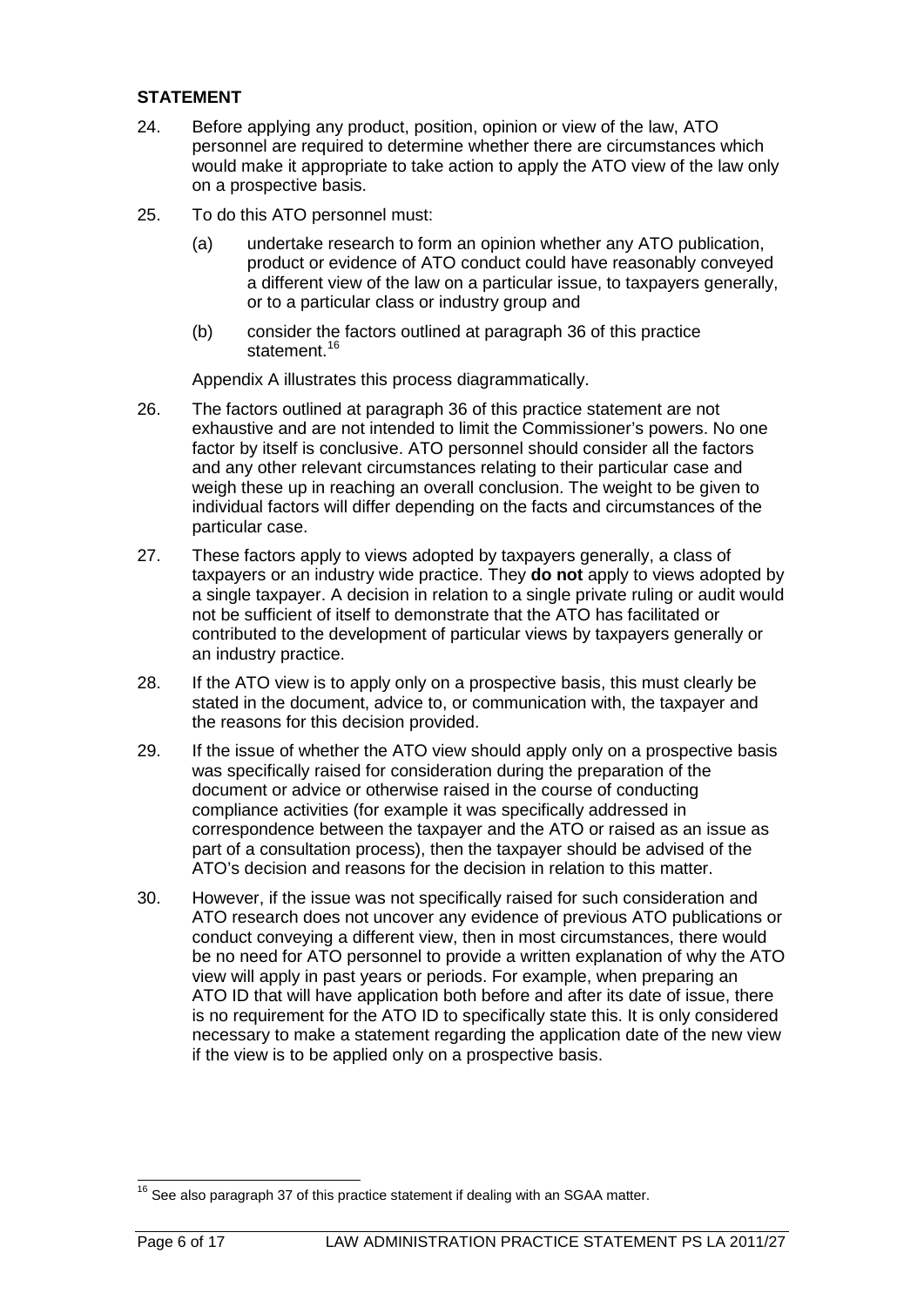# **EXPLANATION**

#### **Consider previous ATO publications and conduct**

- 31. Before applying any new product, position, opinion or view of the law, ATO case officers are required to conduct their own research (at a minimum, by searching ATOlaw and, as appropriate, other material such as that found on the ATO external website) and form an opinion whether any ATO publications, products or conduct could have reasonably conveyed a different view on a particular issue. [17](#page-7-0)
- 32. Where ATO personnel consider that the application of the existing precedential ATO view would result in an outcome that is incorrect or unintended, or there is a significant alternative view to the precedential ATO view, assistance must be sought from technical leaders within the business line and, if the level of risk warrants it, from Tax Counsel Network.<sup>[18](#page-7-1)</sup>
- 33. If ATO personnel propose to change an existing precedential ATO view or an existing general administrative practice, this matter must be brought to the attention of the Chief Tax Counsel (CTC) or a Deputy Chief Tax Counsel (DCTC) for a decision. Any changed precedential ATO view cannot be published without clearance from a DCTC<sup>[19](#page-7-2)</sup> (or the CTC where appropriate).
- 34. The results of the research mentioned in paragraph 31 above, and the factors outlined below, are all matters that are taken into account as part of the process for determining whether the ATO view of the law should only be applied prospectively.

# **Relevant factors**

- 35. In considering the circumstances when the ATO will not take action to apply its view of the law in past years or periods, ATO personnel must have regard to the following factors.
- 36. If after considering the main factors in paragraph (a) below, a conclusion is reached that the ATO view should only be applied prospectively, this position will be overridden in individual cases if the factors in paragraphs (b) or (c) apply.

#### *Main factors*

- (a) The extent to which the ATO has facilitated or contributed to taxpayers adopting a different view of the law (which may result from an industry practice or position), including:
	- (i) whether the ATO became aware of the position adopted by taxpayers or an industry practice in applying the law (for example, through compliance activity) but did not challenge it within a reasonable timeframe having regard to the size of the risk
	- (ii) whether the taxpayers' position or industry practice can be reasonably understood from ATO statements on how to apply the law

<span id="page-7-0"></span> $17$  Paragraph 6 of PS LA 2003/3 provides that tax officers must identify and apply the precedential ATO  $\overline{\phantom{a}}$ 

<span id="page-7-1"></span>view. <sup>18</sup> See Law Administration Practice Statement PS LA 2012/1 *Management of high risk technical issues and engagement of officers in the Tax Counsel Network*. 19 See paragraph 14 of PS LA 2003/3.

<span id="page-7-2"></span>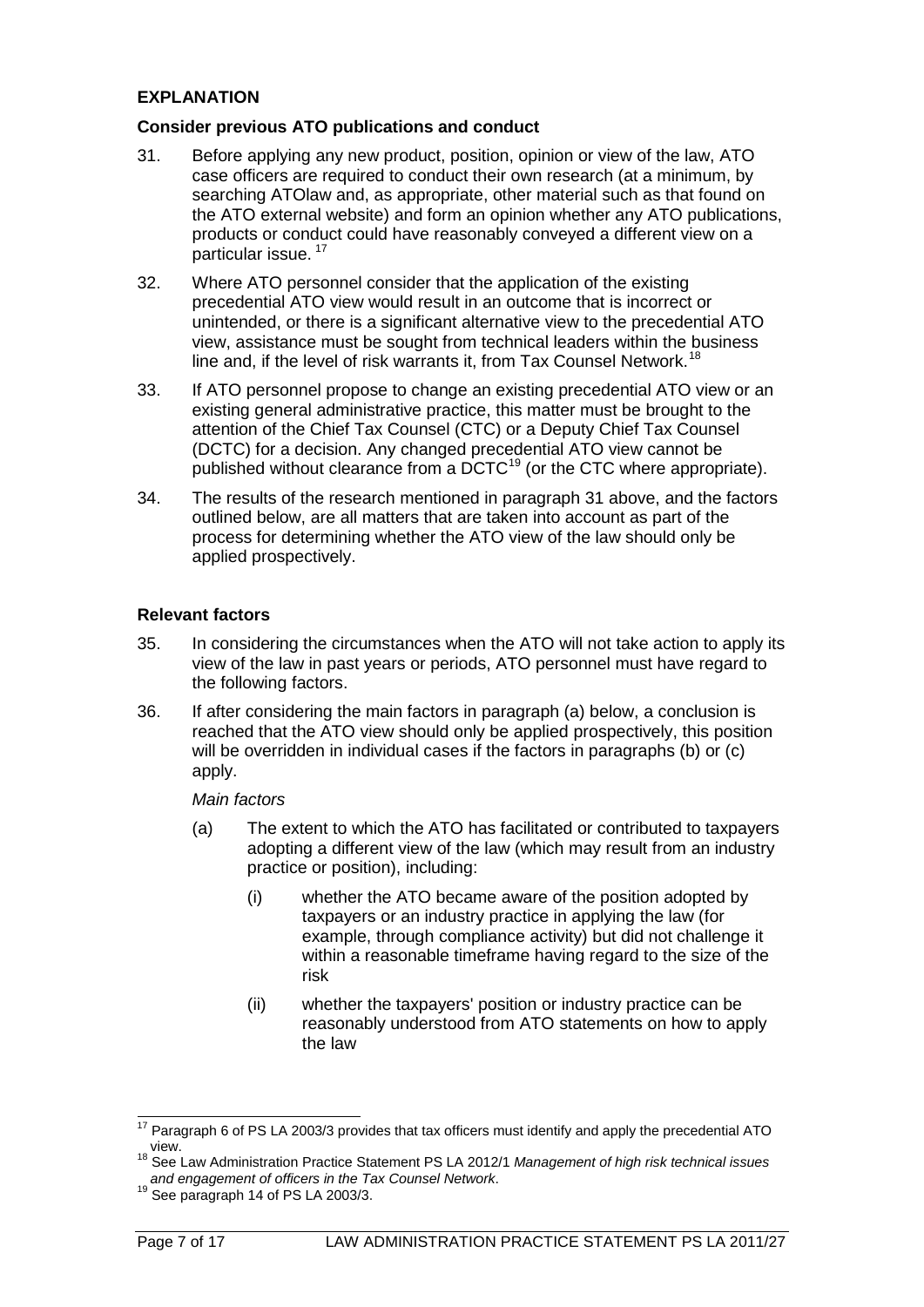- (iii) whether a general administrative practice<sup>[20](#page-8-0)</sup> supporting the taxpayers' position or industry practice can be deduced from other ATO conduct
- (iv) the time that has elapsed since the ATO's first awareness of the issue, publicly announcing it would challenge the position or practice<sup>[21](#page-8-1)</sup> and the time taken to finalise its view.

# *Overriding factors in individual cases*

- (b) If there is evidence of fraud or evasion in a particular case.
- (c) Where tax avoidance is involved, for example, where a determination has been made to apply a general anti-avoidance provision. However, this factor does not apply if there was an administrative practice that an anti-avoidance provision did not apply in a particular factual context.
- 37. As pointed out at paragraph 16, in respect of superannuation guarantee matters, a relevant additional factor which must be taken into account is the interest of affected employees if the ATO view of the law were only applied prospectively.

# *(a) Taxpayers' views and industry practices*

- 38. In some instances, industry practices or views adopted by taxpayers may develop in relation to particular technical issues. Taxpayers may have adopted a practice that has existed for a number of years in the absence of any specific ATO advice or guidance on the issue. What needs to be considered is whether the ATO has contributed to such a view or practice.
- 39. Facilitating or contributing to the development of taxpayers' views or an industry practice requires more than merely providing a view in, for example, a private ruling or not publishing a view on the issue. It also involves more than conducting compliance activities in relation to a taxpayer who has adopted a particular approach and deciding not to take action in relation to that issue based on an assessment of the risk. A decision in relation to a single private ruling or audit would not be sufficient of itself, but may be indicative of a wider practice or view of the law.
- 40. In the context of discussions around rulings or audits, if the ATO provides a preliminary view in respect of the issues involved, these preliminary views are not in any way binding on the Commissioner and should not be considered as facilitating or contributing to the development of taxpayers' views or industry practice if the ATO later changes its view or position. This is also the case where the ATO provides preliminary views during pre-enactment discussions on the design of law changes.
- 41. Taxpayers and representatives may sometimes conclude that the ATO has a position on an issue based on comments in speeches or at conferences or meetings. In order to minimise any misunderstanding of an ATO position, ATO personnel should ensure as far as possible, that their comments are accurately recorded, for example, in records of meetings or conferences.

<span id="page-8-0"></span> $^{20}$  For further information about general administrative practice refer to TR 2006/10 and TD 2011/19 – *Tax administration: what is a general administrative practice for the purposes of protection from*   $\overline{a}$ 

<span id="page-8-1"></span><sup>&</sup>lt;sup>21</sup> An example of the way in which the ATO may make taxpayers aware that they are challenging a position or practice is by publishing a Taxpayer Alert on the ATO website.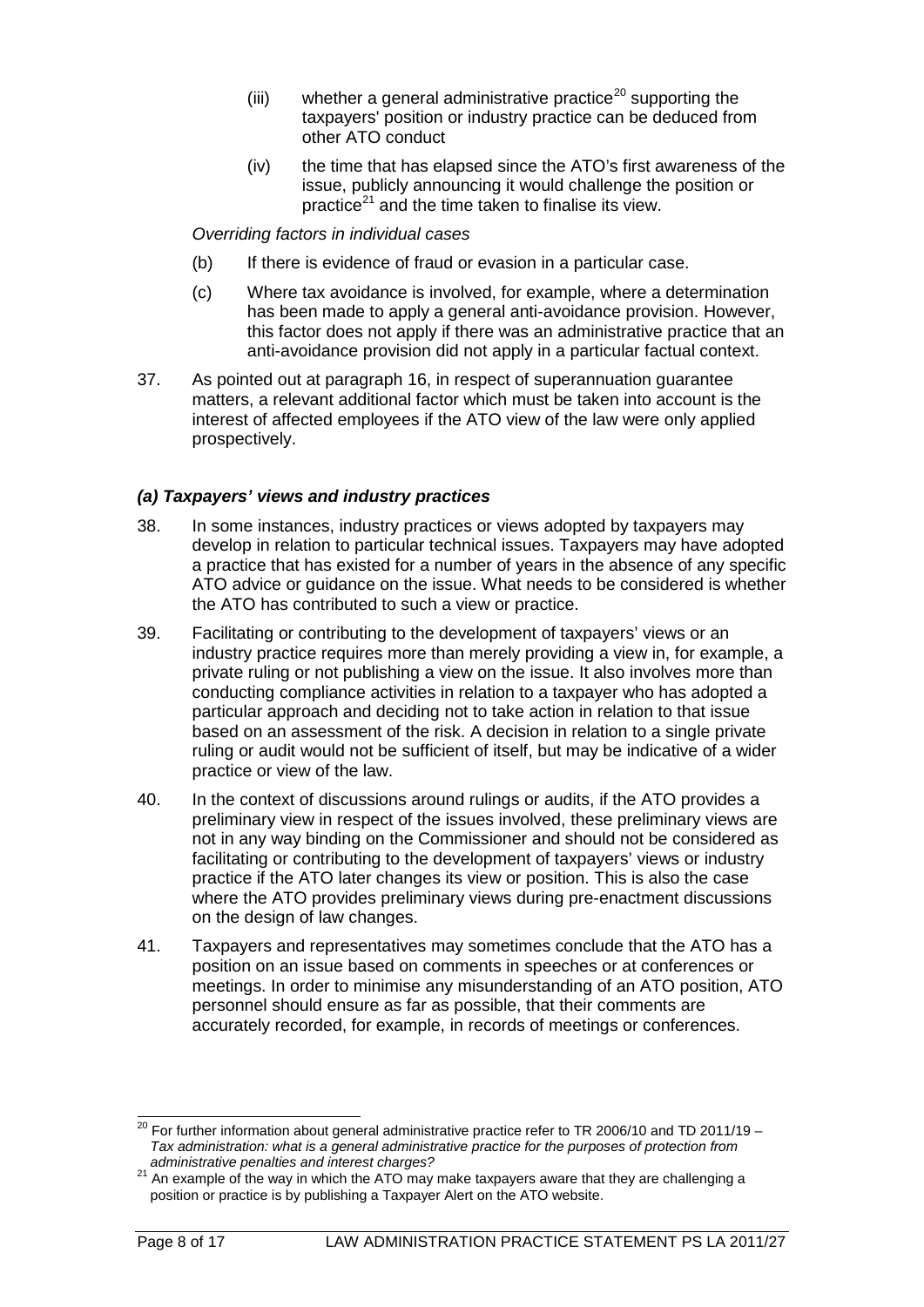- 42. Whether an industry practice exists would need to be determined by evaluating any relevant evidence to support the practice. This could include published documents on an industry website, academic or conference papers, speeches or minutes from industry forums, ATO publications referring to the industry practice etc. The publication of a single document of itself may not be sufficient to establish an industry practice. However, the publication of a document on the ATO's website that accepts the industry practice would be evidence that the ATO has facilitated or contributed to the establishment of the industry practice. In the context of self assessment, simply issuing assessments consistent with the information returned by taxpayers in a particular industry would not by itself amount to an acceptance by the ATO of any industry practice.
- 43. If it is unclear in a particular case whether an industry practice exists or there is a perception that the ATO has facilitated or contributed to an industry practice then ATO personnel should consult with relevant industry stakeholders, usually through the relevant ATO forum for the industry concerned.
- 44. As a means of identifying issues where there may be uncertainty, including where the ATO may have contributed to the development of a practice or view adopted by taxpayers, the ATO will be looking to have ongoing discussions with professional advisers. To improve the timely identification of areas of uncertainty and potential contention, tax advisers and taxpayers themselves are encouraged to bring issues to the ATO's attention, including in the annual tax return, and engage in discussions with the ATO.
- 45. Where after having conducted research, it is considered that no different taxpayer or industry practice exists or that the ATO has not facilitated or contributed to any different practice, the onus will then be on taxpayers or their representatives to provide evidence to the contrary.

#### *When is the ATO considered not to have challenged taxpayers' positions or industry practices within a reasonable timeframe?*

- 46. What is considered to be a reasonable timeframe for the ATO to challenge a position or practice is a matter of judgment and will depend on all of the facts and circumstances. This will include the assessment of the size of the risk involved and the ATO's knowledge or awareness of the context in which the position or practice was being applied. If there was evidence of the ATO being aware of a particular industry practice and it did not alert taxpayers or the industry to its contrary view and it did not finalise its view for a lengthy period of time, then this would be a case in which it would be expected that the ATO would apply its view only on a prospective basis.
- 47. For example, where the ATO was aware of the practice (as evidenced in ATO publications, transcripts of speeches or minutes of ATO forum meetings) and had conducted a series of audits in that industry and determined not to take compliance action in relation to that issue, then it would be more likely that the ATO would be considered to have facilitated or contributed to the practice. $^{22}$  $^{22}$  $^{22}$

<span id="page-9-0"></span> $22$  An example of an unreasonable timeframe is outlined in Example 4 in this practice statement.  $\overline{a}$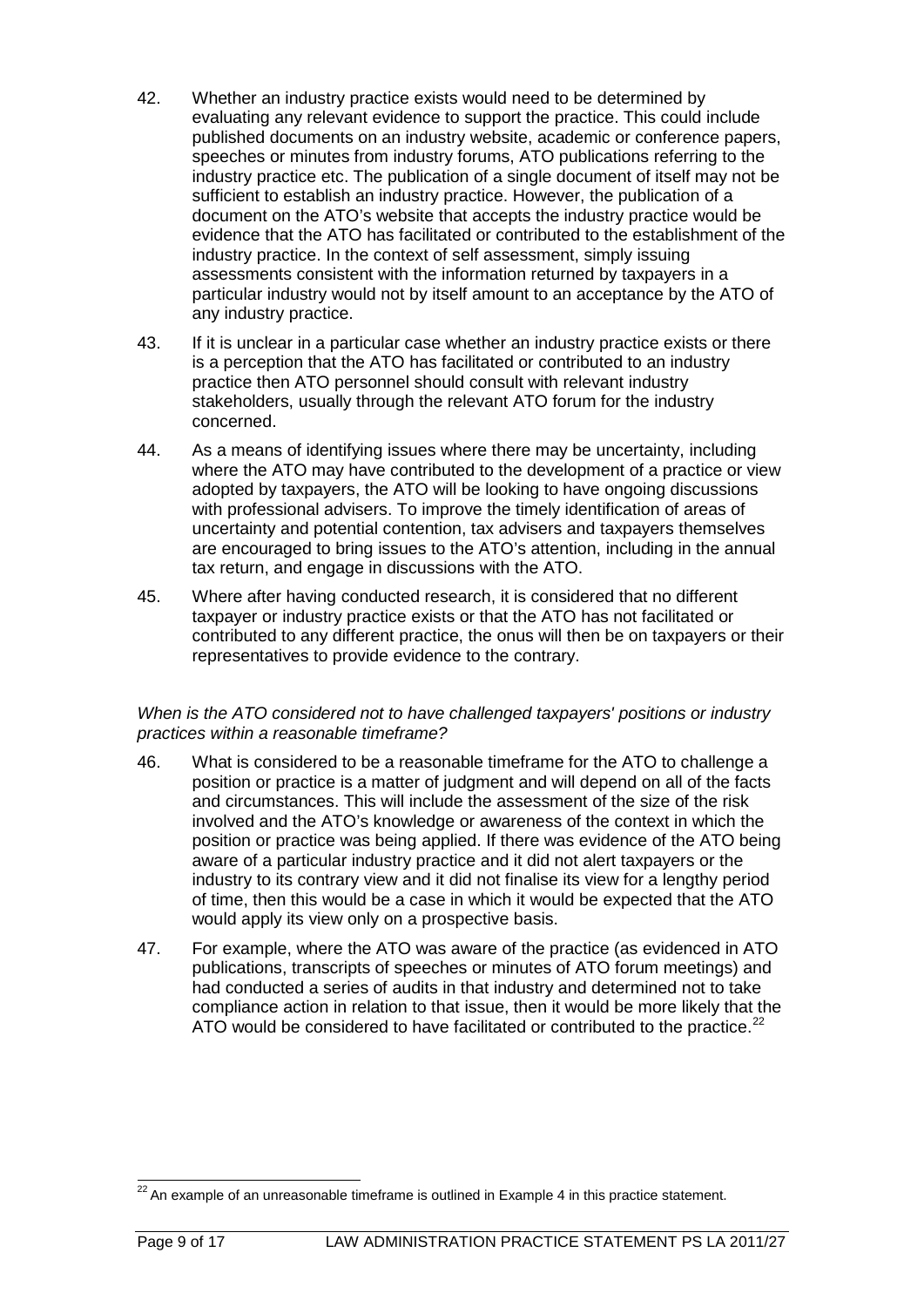# *(b) and (c) Evidence of fraud, evasion or tax avoidance*

- 48. In determining whether any anti-avoidance provisions apply, ATO personnel should have regard to relevant ATO policy documents, for example, Law Administration Practice Statement PS LA 2005/24 which is about the application of the general anti-avoidance rules or Law Administration Practice Statement PS LA 2008/10 which is about the application of section 45B of the *Income Tax Assessment Act 1936* to share capital reductions.
- 49. Law Administration Practice Statement PS LA 2008/6 provides guidance in determining whether there has been fraud or evasion.
- 50. In cases where there is evidence of fraud, evasion or tax avoidance then it could be expected that the ATO would take action to apply its view of the law in past years or periods.

#### **Approval process for deciding not to apply the ATO view of the law in past years or periods**

- 51. For a public ruling (other than a class or product ruling) or a determination a DCTC (or the CTC if appropriate) will decide whether the view should be applied only on a prospective basis. Where a proposed public ruling is reviewed by the ATO's Public Rulings Panel, that Panel will also consider date of effect issues as part of its advice.
- 52. For class and product rulings, ATO IDs and compliance activities approval of the decision not to take action to apply the ATO view in past years or periods must be made by an SES officer whose normal duties include making these types of decisions.

# **EXAMPLES**

- 53. The following examples illustrate how the Commissioner would apply the factors outlined at paragraph 36 of this practice statement. The examples are not intended to be exhaustive or prescriptive and they do not consider the application and remission of penalties.
- 54. Each decision must be made based on all the relevant circumstances relating to the particular issue.
- 55. In all of the examples it is assumed that there was no evidence of tax avoidance, fraud or evasion.

#### **Examples of cases where it may be appropriate to take action to apply the ATO's view of the law only on a prospective basis**

#### *Example 1 – ATO aware of existing practice through compliance activity*

56. *The Commissioner became aware through compliance activities that taxpayers in the same industry were taking a particular approach to the application of a provision of the tax law. The Commissioner concluded that the approach adopted by the industry had some legal merit and was reasonably open to taxpayers to adopt. However, the risk associated with this issue was not considered to be high and so the Commissioner, in exercising the duty of good management, determined not to undertake any further compliance action in relation to the issue. The practice was referred to in some guidance material that was published on the ATO website.*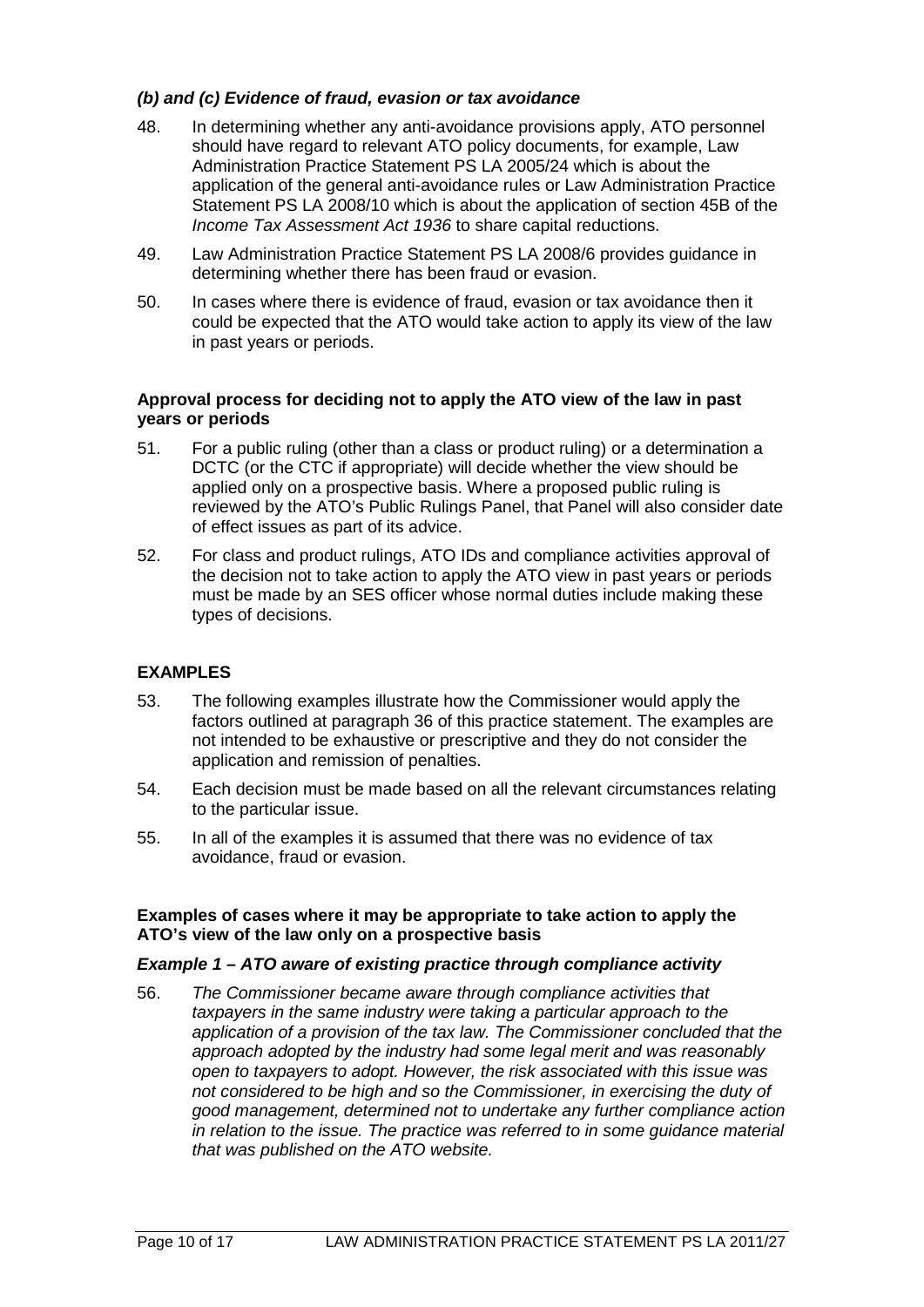- 57. *Some years later, the Commissioner decided to issue a public ruling outlining the Commissioner's views on the application of that provision. The views in the draft and final public ruling were contrary to the existing practice that the Commissioner was aware of through prior compliance activity in that industry and referred to in the guidance material on the ATO website.*
- 58. *In these circumstances, it would be appropriate for the Commissioner to not take action to apply the ATO view of the law in past years or periods. The ruling would only apply prospectively. This is because the ATO was aware of the existing practice through audit activity and contributed to the continuation of the practice by referring to it in guidance material on the website.*

# *Example 2 – General industry practice established*

- 59. *The ATO issued a draft public ruling in relation to a particular issue.*
- 60. *Prior to the publication of the draft ruling, the ATO published a fact sheet on the ATO website which contained a view about an industry practice that had been developed. The view outlined in the factsheet was contrary to that expressed in the draft ruling. In addition, contrary views were also expressed and recorded in the minutes of previous National Tax Liaison Group meetings. The taxpayers in the relevant industry adopted the view made public by the ATO.*
- 61. *As a result of the actions by the ATO in publishing the documents containing the contrary view, which provided clear written evidence of the practice, it would be appropriate for the Commissioner to not take action to apply the ATO view of the law in past years or periods. This is because the ATO contributed to and facilitated the development of the prior industry practice.*

#### *Example 3 – Prior ATO view, tax implications of the arrangement entered into by the taxpayer will not take effect for several years after the view is published*

- 62. *The ATO identified a need to issue a public ruling in relation to the application of a provision of tax law to arrangements undertaken by taxpayers that involved long term commitments. In these circumstances taxpayers would enter into a contract in Year 1 but the tax implications of the arrangement, which are to be addressed in the ruling, would not apply until Year 5. There was a previous ATO ruling addressing a more general point which contributed to the taxpayers taking a different view in relation to the issues involved in the particular arrangements which were the subject of the new ruling.*
- 63. *Due to the nature of the arrangements involved, when the final ruling was issued, it was determined that the views expressed should be applied only for arrangements entered into after the date of publication of the ruling. It would not apply to arrangements that had already been entered into even though the tax implications of those arrangements would arise after the new view was published.*
- 64. *This approach was adopted because it was considered that taxpayers who entered into these contracts before the ATO view was expressed would have had a reasonable argument that the tax implications of the arrangement would have been different based on the previous ATO ruling. Taxpayers may not have entered into the arrangements had they known that there would be different tax implications. This is despite the fact that the tax implications would not arise until some time after the new view was published.*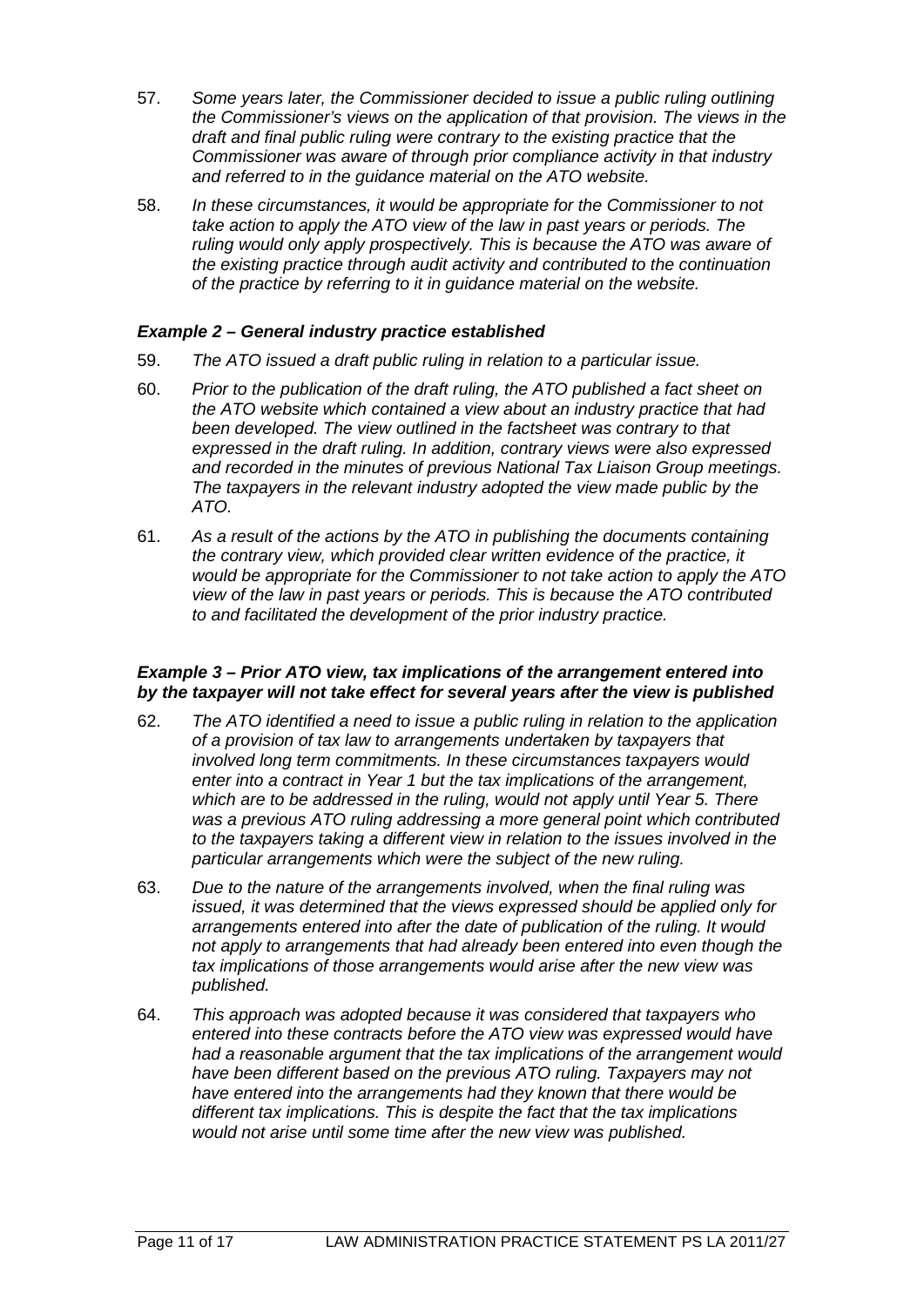65. *This approach was considered to be appropriate in these circumstances because the ATO facilitated or contributed to the taxpayers' view of the law in relation to the contracts that had already been entered into. Specifically, the ATO accepted that because of the way the earlier more general ruling was worded it could be interpreted in a manner consistent with the approach taken by taxpayers. As a result, the ATO determined that the most appropriate approach to adopt in these circumstances would be to ensure that the views expressed in the more specific ruling applied only in relation to arrangements entered into after the publication of the ruling.*

#### *Example 4 – Existing industry practice not challenged within a reasonable timeframe*

- 66. *In 2010, the ATO published an ATO ID on a GST issue in which the view expressed was contrary to a practice that had been developed by the industry and had existed since the introduction of the GST in 2000. The ATO became aware of the existing practice across the industry through compliance activities conducted in 2005 but did not take steps to challenge or express a contrary view or any concerns about the practice.*
- 67. *In this case it would be appropriate for the Commissioner to not take action to apply the ATO's view of the law in past years or periods because the ATO contributed to the industry practice. This is because the ATO became aware of the practice several years earlier but did not challenge it within a reasonable timeframe.*

#### **Examples of cases where it would be appropriate to take action to apply the ATO view of the law in past years or periods**

#### *Example 5 – Law unclear, no ATO view*

- 68. *The ATO decides to issue a public ruling in relation to an issue. The ATO had not previously published a view on this issue. The ATO was not aware of any existing taxpayer or industry practices in relation to the issue. There are two alternative interpretative views in relation to this issue. The ATO publishes a discussion paper which sets out both views and identifies a preferred view. It is made clear in the discussion paper that the views expressed are not binding and are for discussion purposes only.*
- 69. *As part of preparing the public ruling, the matter is considered by the Public Rulings Panel. Both views are carefully considered by the Panel, however it is decided that the alternative view in the discussion paper (that is, the view other than that which the ATO initially preferred) should now be the better view. The alternative view becomes the ATO view expressed in both the draft and final rulings.*
- 70. *In these circumstances it would be appropriate for the Commissioner to determine that the view should apply both prospectively and in relation to past years or periods because the ATO was not aware of any existing taxpayer or industry practices and the ATO did not contribute to the adoption of any such practices. The preferred view in the discussion paper is not binding on the Commissioner. The alternative view was outlined in order to facilitate resolution of the issue. The fact that the ATO had not previously publicly stated a view on the issue and the ruling has been issued to clarify uncertainty in circumstances in which the ATO knew of no existing taxpayer or industry practices means that the ruling can have both a past and future application.*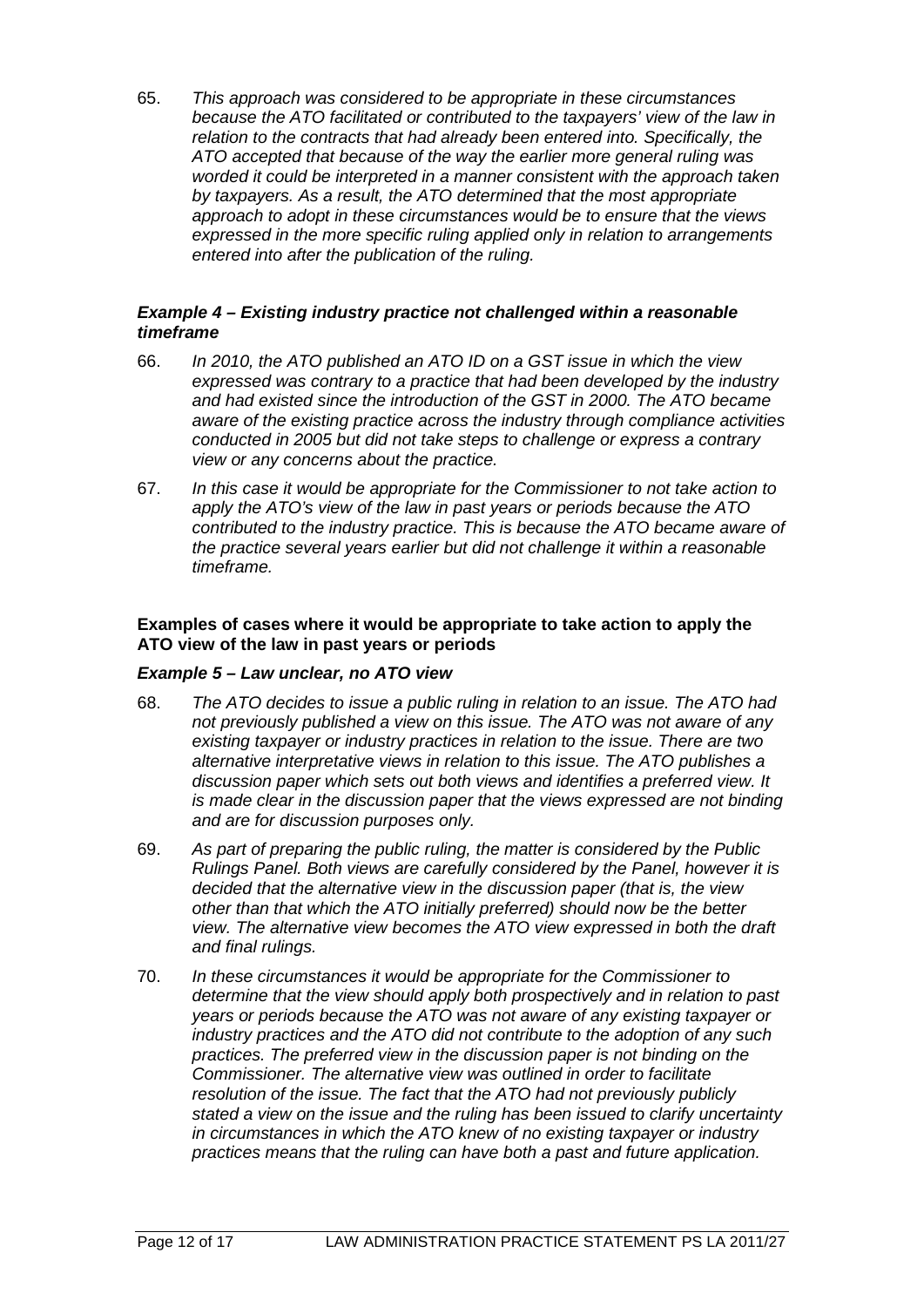# *Example 6 – Audit issue, no existing practice*

- 71. *The ATO conducted an audit of a taxpayer and identified that the taxpayer had taken a particular approach to the application of the law in relation to a specific issue that in the ATO's view is incorrect. The ATO amended the taxpayer's assessment in accordance with the ATO's view. At the time the issue was identified the ATO had no reason to consider that there was a significant risk of the approach being adopted by taxpayers more generally or it becoming an industry practice and so no further compliance action was taken in relation to this issue across the relevant industry.*
- 72. *A year later, the ATO gathered evidence that the approach adopted by the taxpayer is being applied more broadly across the industry. The ATO decides to undertake compliance activity in relation to high risk taxpayers in the industry. The Commissioner publishes a document on the ATO website indicating that compliance activity in relation to this issue is being undertaken. As a result of the audits it was discovered that there was a common misunderstanding across the sector and the views that taxpayers were adopting were contrary to the ATO view.*
- 73. *In this case it would be appropriate for the ATO to apply its view both prospectively and in relation to past years or periods. The fact that the ATO identified the issue in relation to a particular taxpayer but took no specific compliance activity in relation to the industry at the time or published an ATO view does not mean that the ATO can be considered to have facilitated or contributed to the development of the practice by taxpayers more generally.*

# *Example 7 – Clarification of ATO view*

- 74. *Following publication of an ATO ID, there was some uncertainty amongst taxpayers as to whether the ATO ID applied to particular arrangements. As a result of this uncertainty, the ATO issued a public ruling which was consistent with the view in the ATO ID but clarified the ATO view by explaining how the principles applied to the particular arrangements.*
- 75. *The ATO view expressed in the final public ruling is consistent with the view set out in the earlier ATO ID. In this case it would be appropriate for the ATO to apply its view both prospectively and in relation to past years or periods. This is because the ATO did not facilitate or contribute to taxpayers taking a different view. The public ruling merely clarifies the view expressed in the ATO ID.*

# *Example 8 – ATO view of an arrangement sought to be applied to different set of facts*

- 76. *A promoter applied for a product ruling on the way in which the tax laws applied to a particular investment scheme (Scheme 1). After the product ruling*  was *issued, the ATO conducted compliance activities in relation to a particular industry. It was discovered that a different investment scheme (Scheme 2) was being marketed to taxpayers on the basis of the product ruling for Scheme 1. The ATO did not agree with this view and considered that Scheme 2 was materially different to Scheme 1.*
- 77. *The ATO discovered that a large number of taxpayers had invested in Scheme 2 and had applied the view of the law which was marketed to them. It was decided that it would be appropriate to undertake compliance activity in relation to the investors in Scheme 2.*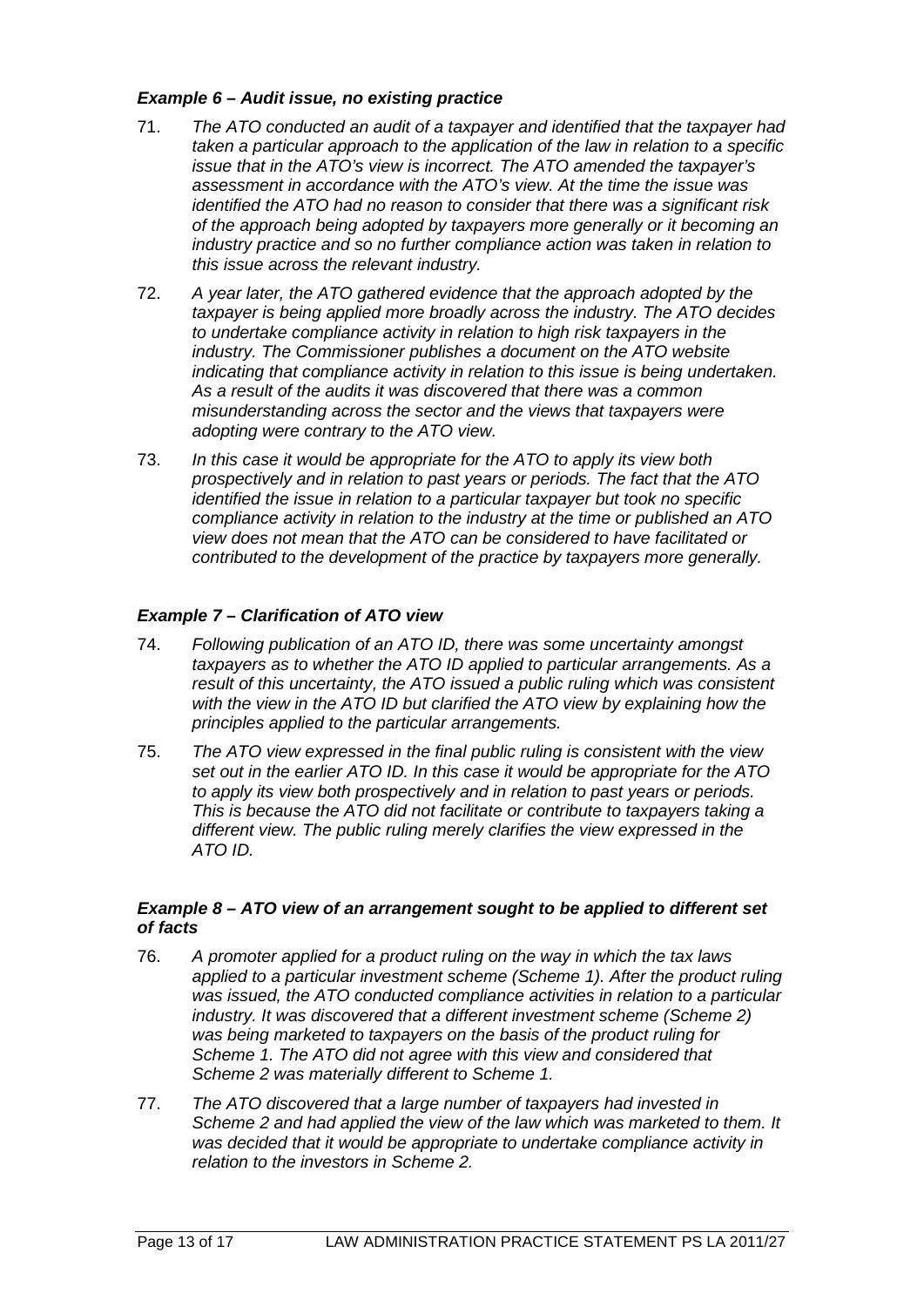78. *In these circumstances, it is appropriate for the Commissioner to apply the ATO's view of the law in relation to past years or periods. This is because the ATO did not contribute to the taxpayers' view of the law in relation to Scheme 2. The product ruling only applies in relation to Scheme 1 but had been used inappropriately by the promoter to encourage taxpayers to enter into Scheme 2 which the ATO considered was different.*

# *Example 9 – No ATO view, taxpayer attempting to establish industry practice*

- 79. *A taxpayer was selected for audit in relation to a particular issue. There was no existing document setting out the ATO's view on this issue.*
- 80. *The taxpayer advised that they had been applying their view of the law for several years and their returns had not been challenged. The taxpayer also advised that they understood that the ATO accepted the taxpayer's view because they had spoken to ATO personnel on one occasion several years ago and the ATO personnel did not identify that the ATO would have any concerns if this approach was adopted. The taxpayer did not apply for a private ruling in relation to this issue.*
- 81. *In these circumstances, it is considered that the taxpayer did not provide sufficient evidence to establish that the ATO contributed to or facilitated the taxpayer's view. A single discussion with ATO personnel and the fact that the taxpayer's prior years returns were not subject to audit is not sufficient. As a result, in this case it would be appropriate for the ATO's view of the law to be applied in relation to past years or periods.*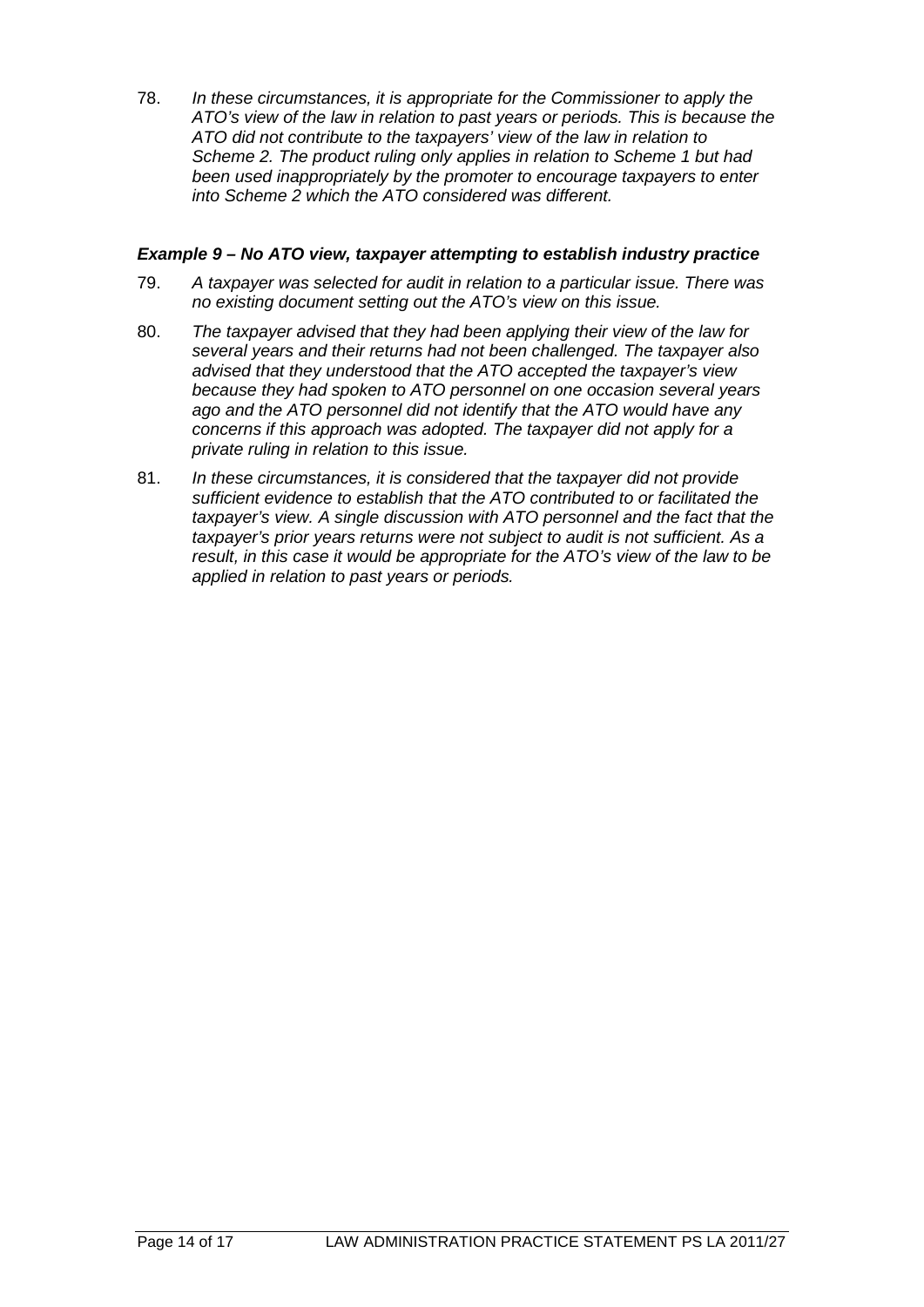# **Amendment history**

| Date of<br>amendment | <b>Part</b>     | <b>Comment</b>                                  |
|----------------------|-----------------|-------------------------------------------------|
| xx April 2014        | Contact details | Updated.                                        |
| 19 July 2012         | Paragraph 32    | Updated to reflect the issue of PS LA 2012/1.   |
|                      | Footnote 19     | Updated paragraph reference to<br>PS LA 2003/3. |
|                      | Contact details | Updated.                                        |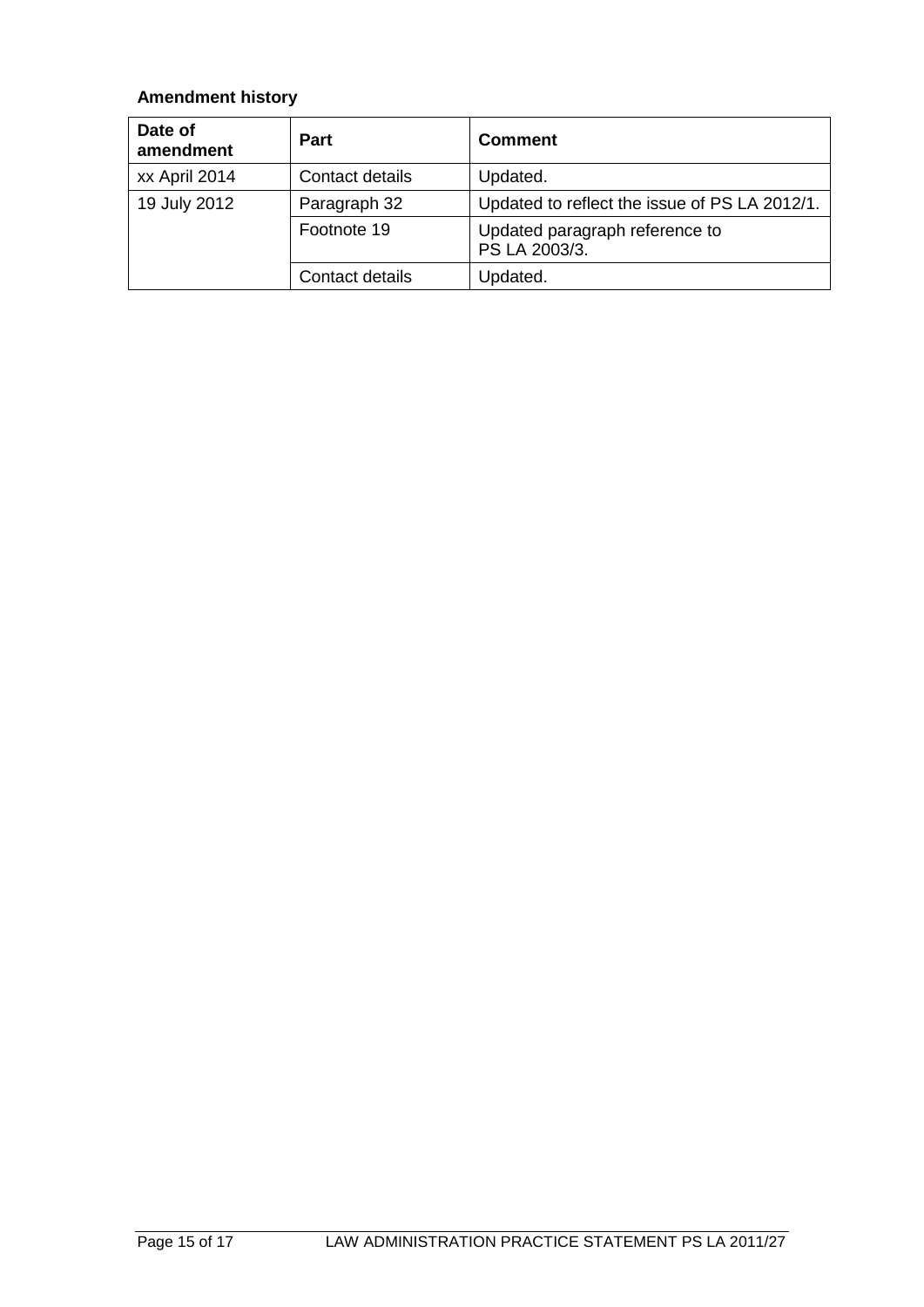| Legislative references      | <b>ITAA 1936 8</b>                                        |
|-----------------------------|-----------------------------------------------------------|
|                             | ITAA 1936 45B                                             |
|                             | TAA 1953                                                  |
|                             | TAA 1953 8AAG                                             |
|                             | TAA 1953 Sch 1 284-75(2)                                  |
|                             | TAA 1953 Sch 1 284-75(5)                                  |
|                             | TAA 1953 Sch 1 284-215                                    |
|                             | TAA 1953 Sch 1 284-224                                    |
|                             | TAA 1953 Sch 1 298-20                                     |
|                             | TAA 1953 Sch 1 357-60                                     |
|                             | TAA 1953 Sch 1 357-70                                     |
|                             | TAA 1953 Sch 1 358-10(1)                                  |
|                             | TAA 1953 Sch 1 358-20(3)                                  |
|                             | TAA 1953 Sch 1 361-5                                      |
|                             | <b>SGAA 1992</b>                                          |
|                             | SGAA 1992 43                                              |
|                             | <b>SISA 1993</b>                                          |
|                             | SISA 1993 42A(5)(b)                                       |
|                             | FMAA 1997 44                                              |
|                             | FMAA 1997 44(2)                                           |
| Related public rulings      | TR 92/20                                                  |
|                             | TR 2006/10                                                |
|                             | MT 2008/1                                                 |
|                             | TD 2011/19                                                |
| Related practice statements | PS LA 2003/3                                              |
|                             | PS LA 2005/24                                             |
|                             | PS LA 2006/19                                             |
|                             | PS LA 2008/3                                              |
|                             | PS LA 2008/6                                              |
|                             | PS LA 2008/10                                             |
|                             | PS LA 2009/4                                              |
|                             | PS LA 2009/5                                              |
|                             | PS LA 2012/1                                              |
| Other references            | Explanatory Memorandum to the Tax Laws Amendment          |
|                             | (Improvements to Self Assessment) Bill (No. 2) 2005       |
|                             | Review into delayed or changed Australian Taxation Office |
|                             | views on significant issues                               |
| File references             | 1-27NI4Q2                                                 |
| Date issued                 | 28 July 2011                                              |
| Date of effect              | 28 July 2011                                              |